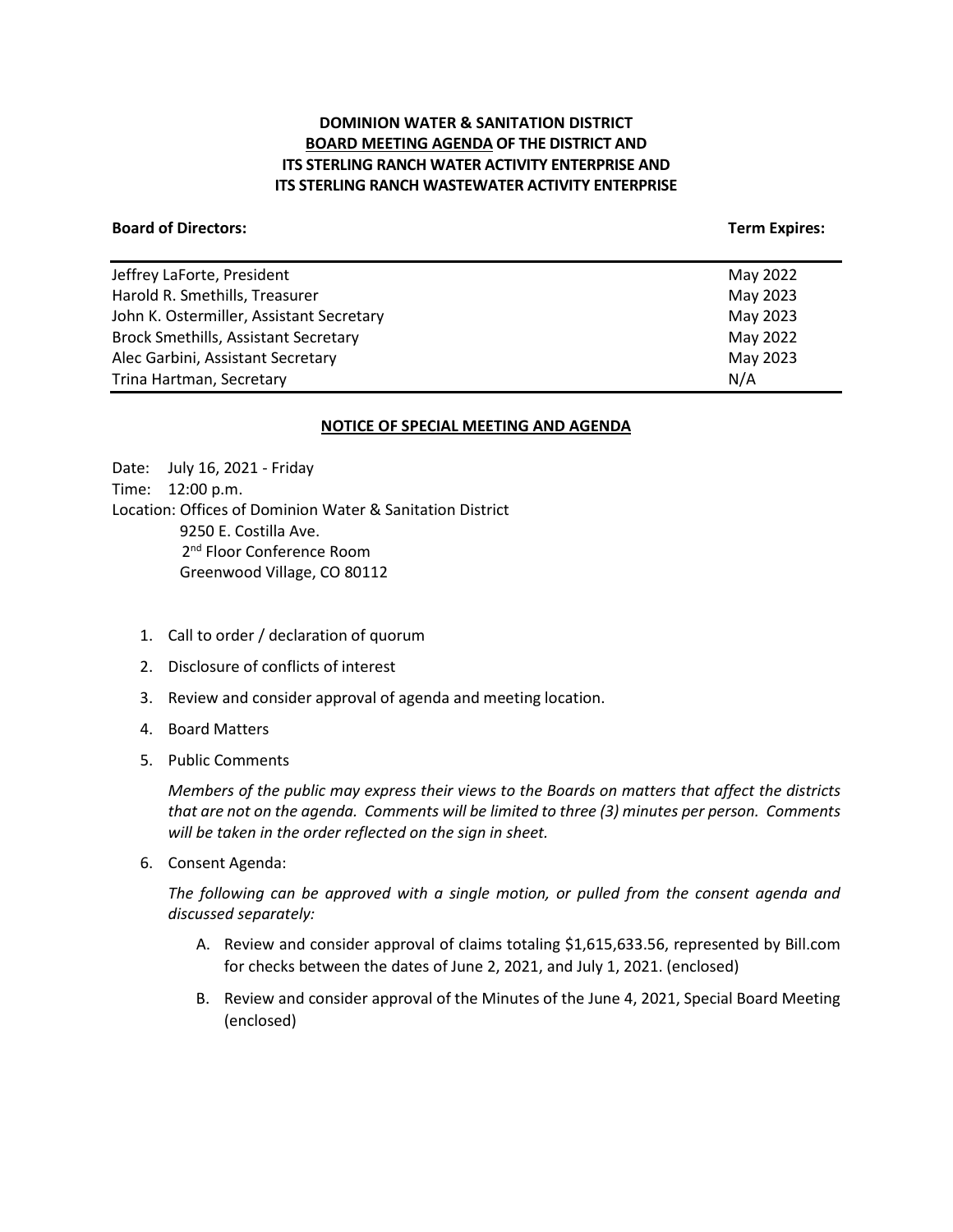- 7. Financial Matters:
	- A. Review and consider approval of the Draft Audit of December 31, 2020, Financial Statements prepared by Haynie & Company, subject to final review by legal counsel. (enclosed)
- 8. Administrative Matters:
	- A. Review and consider approval of the Revised Employee Handbook. (enclosed)
- 9. Monthly Operations Report: (enclosed).
	- A. Water Activity Enterprise
		- i. Discuss Available Water Supplies and Demand Projections, discuss in Executive Session if necessary.
	- B. Wastewater Activity Enterprise
		- i. Expanded Regional Wastewater Treatment Plant Solution
- 10. Consultant Agreements and Work Orders/ Change Orders:
	- A. Work Order Summary Sheet (enclosed).
	- B. Approve a change order to the High Zone Tank contract with Reynolds related to the High Zone Pump and recommend assignment of this change order to Roxborough Water & Sanitation District for construction activity.
	- $C<sub>c</sub>$  Approve a change order to the Whiting-Turner contract for installation of a new pump in the Willow Creek Lift Station along with some I&C modifications
- 11. District Management Matters:
	- A. Discuss District Rules & Regulations.
	- B. Discuss District Service Plan.
- 12. Executive Session:

Executive session of the Board of Directors pursuant to Section 24-6-402(4)(e), C.R.S. for the purpose of determining positions relative to matters that may be subject to negotiations, developing strategies for negotiations, and instructing negotiators as such section relates to water operations with Roxborough Water and Sanitation District and the provision of wastewater service through Plum Creek Water Reclamation Authority and pursuant to Section 24-6-402(4)(b), C.R.S. for the purpose of receiving confidential legal advice as such section relates to a Wholesale Water Connection Agreement and providing service to extra-territorial users.

Executive session of the Board of Directors pursuant to Section  $24-6-402(4)(g)$ , C.R.S. for the consideration of the applications for the positions of a Water Resource Manager and a Finance & Operations Manager, which are both exempt from disclosure under the provision of the Colorado Open Records Act, Sec. 24-72-204(3)(a)(IX), C.R.S.